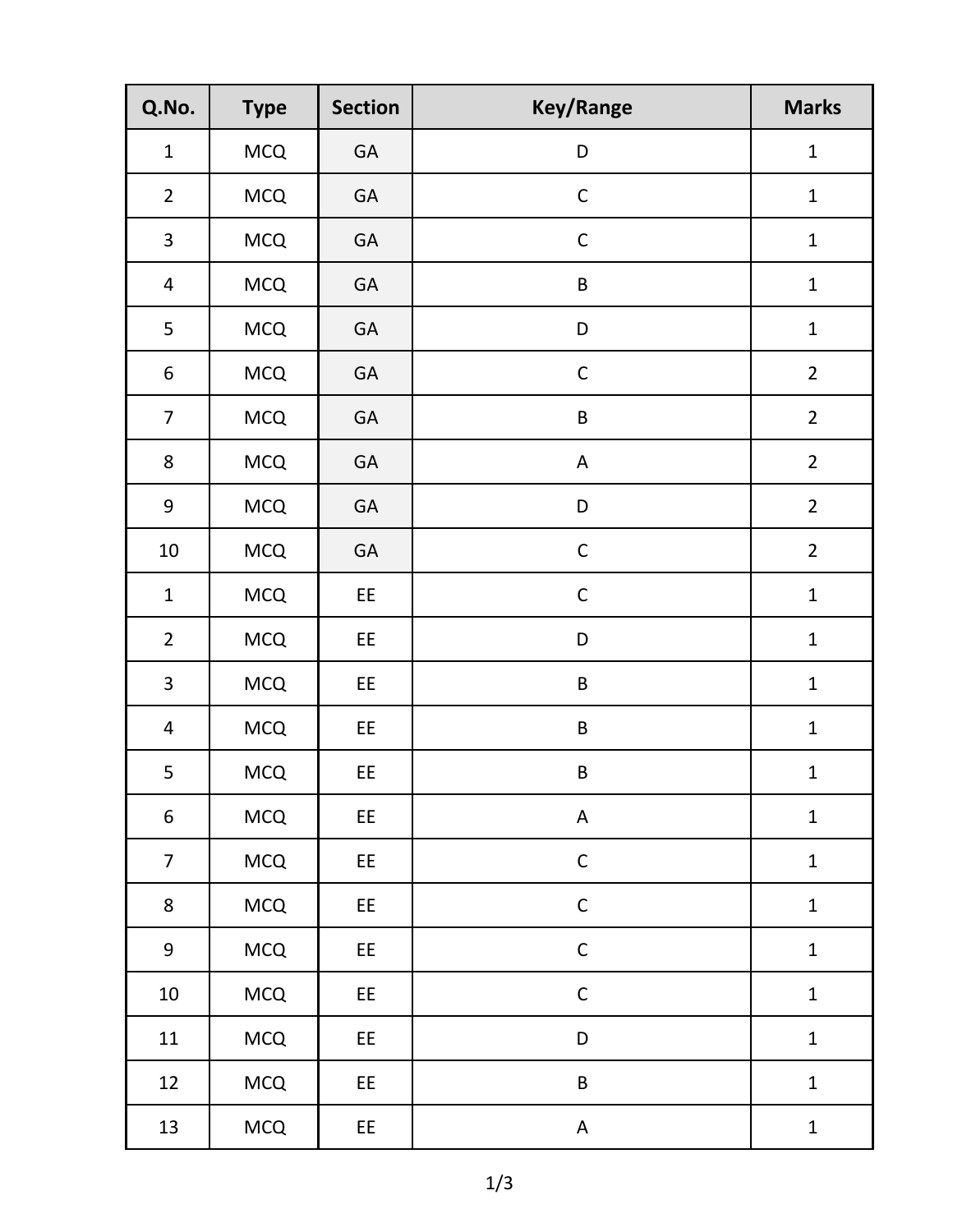| Q.No. | <b>Type</b> | <b>Section</b> | <b>Key/Range</b> | <b>Marks</b>   |
|-------|-------------|----------------|------------------|----------------|
| 14    | <b>MCQ</b>  | EE             | A                | $\mathbf{1}$   |
| 15    | <b>MCQ</b>  | EE             | $\mathsf C$      | $\mathbf{1}$   |
| 16    | <b>MCQ</b>  | EE             | $\sf B$          | $\mathbf{1}$   |
| 17    | <b>MCQ</b>  | EE             | D                | $\mathbf{1}$   |
| 18    | <b>NAT</b>  | EE             | 139 to 139       | $\mathbf{1}$   |
| 19    | <b>NAT</b>  | EE             | 1.3 to 1.5       | $\mathbf{1}$   |
| 20    | <b>NAT</b>  | EE             | 9 to 11          | $\mathbf{1}$   |
| 21    | <b>NAT</b>  | EE             | 0.095 to 0.105   | $\mathbf{1}$   |
| 22    | <b>NAT</b>  | EE             | 100 to 100       | $\mathbf{1}$   |
| 23    | <b>NAT</b>  | EE             | 100 to 100       | $\mathbf{1}$   |
| 24    | <b>NAT</b>  | EE             | $3$ to $3$       | $\mathbf{1}$   |
| 25    | <b>NAT</b>  | EE             | 112.5 to 113.2   | $\mathbf{1}$   |
| 26    | <b>MCQ</b>  | EE             | $\mathsf C$      | $\overline{2}$ |
| 27    | <b>MCQ</b>  | EE             | $\mathsf A$      | $\overline{2}$ |
| 28    | <b>MCQ</b>  | EE             | D                | $\overline{2}$ |
| 29    | MCQ         | EE             | B                | $\overline{2}$ |
| 30    | <b>MCQ</b>  | EE             | $\sf B$          | $\overline{2}$ |
| 31    | <b>MCQ</b>  | EE             | $\mathsf A$      | $\overline{2}$ |
| 32    | <b>MCQ</b>  | EE             | D                | $\overline{2}$ |
| 33    | <b>MCQ</b>  | EE             | $\mathsf C$      | $\overline{2}$ |
| 34    | MCQ         | EE             | $\sf B$          | $\overline{2}$ |
| 35    | <b>MCQ</b>  | EE             | $\mathsf A$      | $\overline{2}$ |
| 36    | MCQ         | EE             | $\mathsf C$      | $\overline{2}$ |